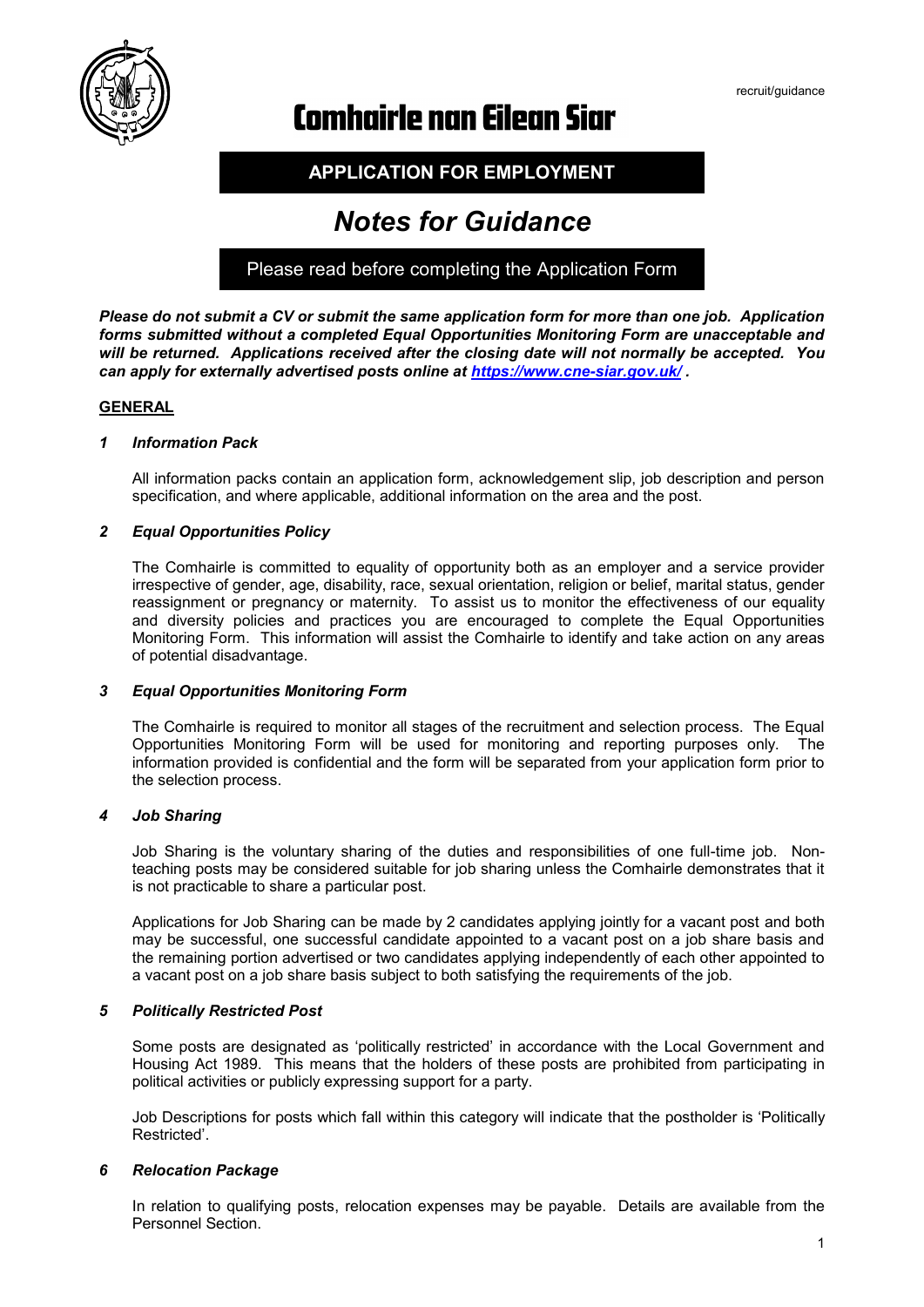# *7 Smoke Free Policy*

The Comhairle complies with The Smoking, Health and Social Care (Scotland) Act 2005 and as such smoking is banned in workplaces.

# *8 Shortlisting*

The information provided on the application form will be assessed against the criteria on the Person Specification and used to decide who will be shortlisted and invited for interview.

Shortlisting will normally take place within 2 weeks of the stated closing date. You will be contacted by letter regarding the outcome of the shortlisting process. Applicants will only be shortlisted if they demonstrate that they can meet the essential requirements of the Person Specification that can be assessed from the application form.

#### *9 Interview*

You will normally be given 2 weeks notice of the interview date. Unless in exceptional circumstances interview arrangements cannot be changed.

Interviewees will be required to take with them to interview evidence of any appropriate qualifications or diplomas referred to in the Person Specification. This also applies to membership of any professional associations. Anyone not currently employed by the Comhairle will require to bring specified documentation as verification of their entitlement to live and work in the UK.

# *10 Complaints*

Applicants for posts with the Comhairle have the right to complain if they feel they have been unfairly treated or discriminated against during the recruitment process. Any complaint must be lodged in writing with the Head of Human Resources. Your complaint will be investigated thoroughly and a statement on the outcome of the investigation will be made available to you.

#### **APPLICATION FORM**

#### *1 References (Section 3)*

You must provide two referees, at least one of whom should be your current or most recent employer. References from friends or relatives will not be accepted.

Referees will only be contacted once a conditional offer of appointment has been made. As a prospective employer, the Comhairle may contact any former employer in addition to your referees.

#### *2 Employment Record (Section 4)*

Please note when entering Work History this must include current and all previous employment. The entries for the last 3 years must include any time spent at School, College, University, Career Breaks, Periods of Unemployment, Volunteering, or Travelling / Time Spent Abroad and these dates must run concurrently with no gaps in the 3 year period prior to the date of your submitted application.

#### *3 Hours Worked (Section 5)*

Please note that the total number of hours worked for the Comhairle must not exceed 37 hours per week.

#### *4 Relationship with Councillor/Senior Officer (Section 8)*

You are asked to indicate whether you are related to a Councillor/Senior Officer. A Senior Officer is a Head of Service or above. This is so that any persons listed will not take part in your possible appointment and that in terms of the appropriate Standing Orders, any relationships with a successful postholder are reported to the appropriate Committee.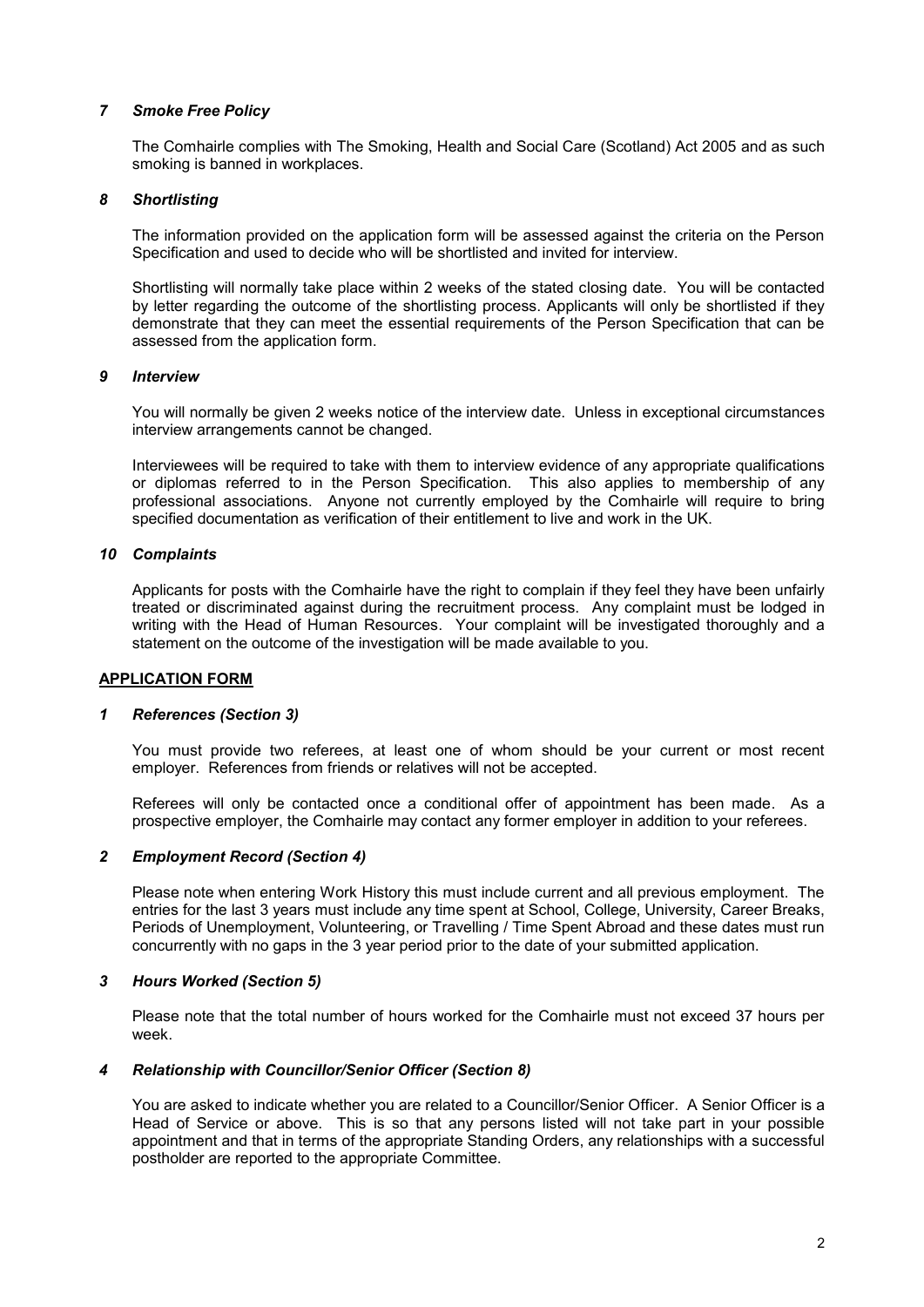# *5 Criminal Convictions (Section 8)*

For posts involving regulated work with children or protected adults you will be required to complete a criminal record check and be a member of the Protecting Vulnerable Groups (PVG) scheme. You will not be provided with an unconditional offer of employment until your PVG registration is processed.

# *6 Disabled Applicants (Section 8)*

A disability or health problem does not preclude prospective applicants from consideration for a job and applications are encouraged from disabled persons. You are asked to indicate in Section 8 of the main application form whether your disability prevents you from undertaking any of the duties of the post and why. Disabled applicants who meet the essential criteria of a vacant post are guaranteed an interview. You are also asked in Section 8 to indicate any arrangements which may need to be made in order for you to attend an interview. The Comhairle recognises its legal obligation not to discriminate unfairly against people with disabilities and to make a 'reasonable adjustment' if the work premises or working arrangements place a disabled person at a substantial disadvantage compared to a non-disabled person. It is for that reason that specific questions are asked in the application form.

# *7 Experience (Section 9)*

This Section offers you the chance to promote yourself and demonstrate the relevance of your application against what is required in the Person Specification. Please make sure your answer is clear and legible.

# *8 Canvassing (Section 10)*

You must not canvas Members of the Comhairle, Senior Officers or Parent Council Members in relation to your application. This means you must not seek support from these persons or attempt to ask them to influence the decision. If you do you will be disqualified or, if this is discovered after appointment, you will be liable to dismissal.

# **Privacy Notice for Employees** *Using Your Personal Data – Our Obligations and Your Rights*

We, Comhairle nan Eilean Siar, are registered as a data controller with the Information Commissioner's Office (registration number Z7313689).

We collect and use personal data relating to individuals for a variety of purposes. That personal data may be held on paper or electronically, and may be in written form or in the form of images, video or audio recordings. As the controller of that personal data, we are committed to:

- being transparent about how we handle personal data
- protecting the privacy and security of personal data
- meeting our obligations under data protection law

The law requires that any personal data which we hold must be:

- processed lawfully, fairly and in a transparent manner
- collected only for legitimate purposes that have been clearly explained to you and not further processed in a way that is incompatible with those purposes
- adequate, relevant and limited to what is necessary in relation to those purposes
- accurate and, where necessary, kept up to date
- kept in a form which permits your identification for no longer than is necessary for those purposes
- processed in a way that ensures appropriate security of the data

We are responsible for, and must be able to demonstrate compliance with, these principles. This notice informs you of how and why we use your personal data in the context of your employment with us, and what your rights are.

Employees, as member of the public, will also be users of our services. Our general privacy statement provides details of how we use service-users' personal data.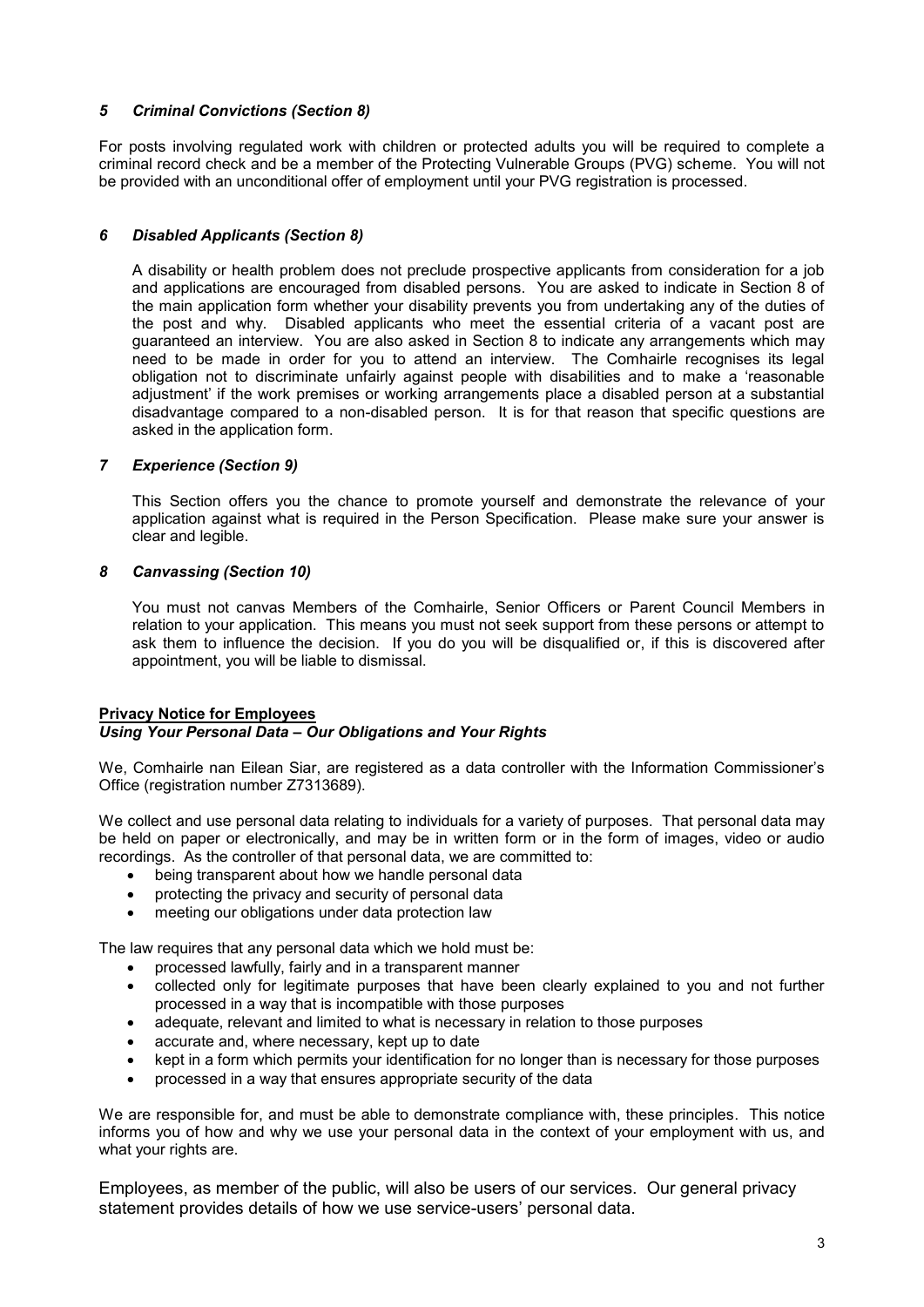# **Why we use your personal data**

We generally use personal data for so that we can provide public services and carry out our functions as a public authority. One of those functions is as an employer, and we have contracts of employment with all of our staff. We use your personal data because it is necessary for the following lawful reasons:

- to perform and administer a contract of employment which you have entered into, or intend to enter into, with us
- to comply with our general legal obligations as an employer and as a local authority (this includes an obligation to safeguard public funds, so we may use your personal data to help to ensure that all money which is owed to us is paid on time, and we may check your personal data for accuracy in order to detect and prevent fraud)

The categories of personal data which we hold are:

- contact details
- financial information (for administering payroll, tax and pension benefits)
- training and development records
- staff management records (for example relating to sickness absence, flexible working, disciplinary and grievance processes)
- recruitment records

The law provides additional safeguards for personal data which relates to racial or ethnic origin, political opinions, religious or philosophical beliefs, trade union membership, genetic or biometric data, health, or sex life or sexual orientation. We may use such personal data (for example for the purposes of occupational health referrals) but only if you have given your consent or the law otherwise allows us to do so. You may also be invited to provide such personal data and other equalities-related information which will be used for statistical monitoring of the composition of our workforce.

We may only use personal data relating to criminal convictions in limited situations where the law specifically allows us to.

#### **How we obtain and share your personal data**

Usually we will have obtained personal data directly from you either as an employee (or prospective employee) under the terms of an employment contract, or an applicant in anticipation of entering into an employment contract. It is a contractual requirement for you to provide personal data to enable us to recruit staff, and perform and manage employment contracts. For example, we could not fulfil our obligation to pay you if you failed to provide us with your bank details. You are therefore obliged to provide the personal data, and if you do not then we would not be able to manage the recruitment or the employment relationship.

In some circumstances it might also be a statutory requirement for you to provide us with personal data, for example so that we can carry out Disclosure Scotland checks, or so that we can apply the PAYE scheme. If you fail to do so, you may be prevented from carrying out certain work or be prejudiced in other ways. It may also be a breach of the law which might result in legal action being taken against you.

We will also frequently obtain personal data from, or share it with, other people and organisations, but we will only do so if it is necessary and for a lawful reason. Depending on the circumstances, we may share personal data about you with people or organisations in the following categories:

- Health, such as GPs and occupational health practitioners
- External regulators and licensing authorities such as the Health and Safety Executive, Care Inspectorate, Scottish Social Services Council, Scottish Public Services Ombudsman and the General Teaching Council for Scotland
- Training bodies such as the Scottish Qualifications Authority and Skills Development Scotland
- Government departments such as the Department for Work and Pensions and Her Majesty's Revenue and Customs
- The Scottish Government
- Previous employers and referees
- Financial bodies such as pension-providers and insurers
- People or organisations acting on your behalf such as trades unions, advisory services and lawyers
- Contractors and services-providers such as payroll software companies
- Other people or organisations such as banks and insurance companies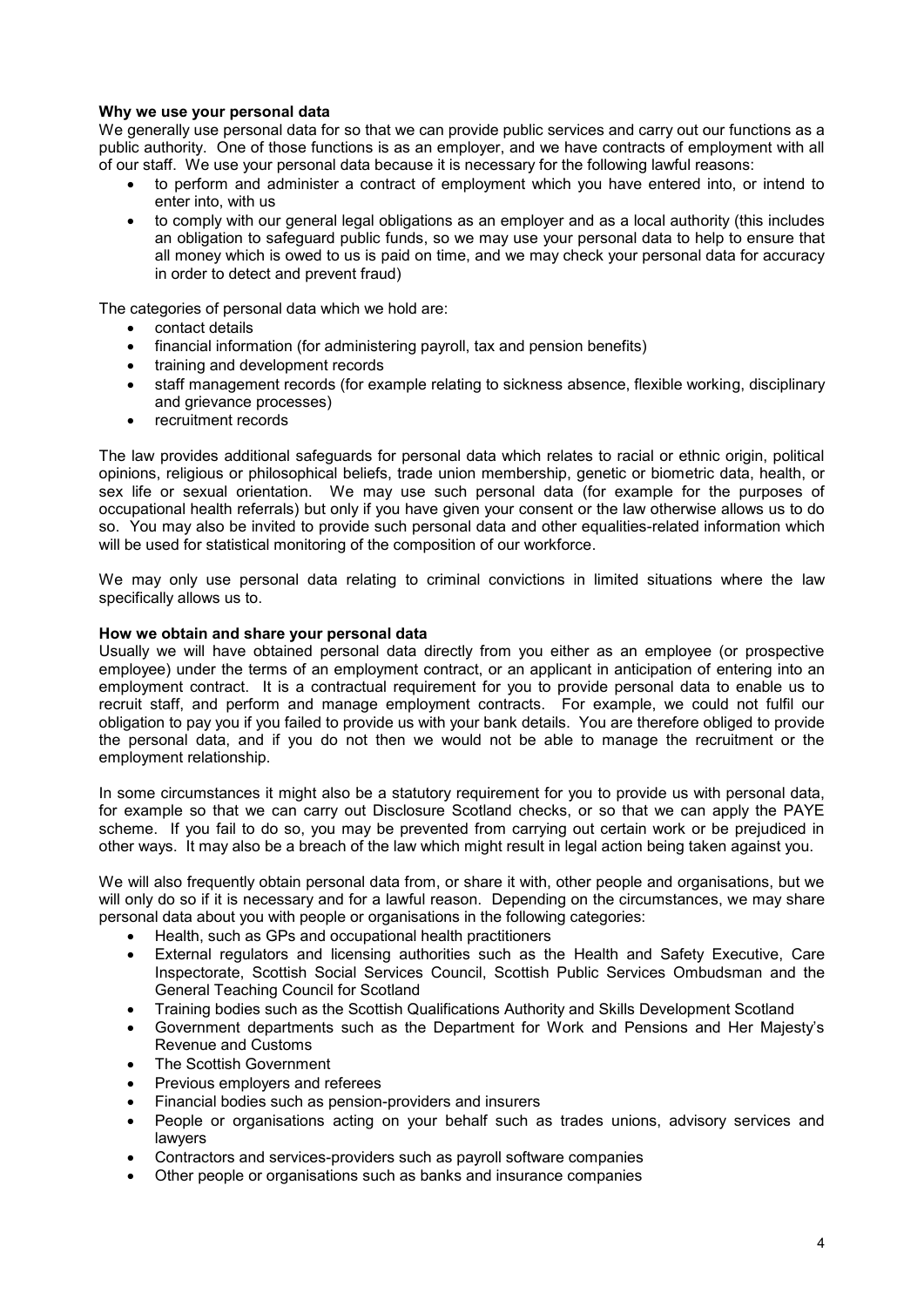We may also share your personal data with other public bodies if we consider that they have a legitimate interest in having it, such as to detect or prevent crime. We will not share your personal data in this way if your interests or your fundamental rights and freedoms prevent it.

We do not usually need to transfer personal data outside the European Economic Area, but if we do, we will ensure that the recipient has appropriate and suitable safeguards in place to protect the personal data.

#### **Consent**

If we are using your personal data because you have consented to it, you have the right to change your mind and withdraw your consent at any time.

# **Retention**

We will retain your personal data only for as long as is we need it in accordance with our Records Management Plan. This will usually be for 5 years from the end of the employment relationship, but may be for a shorter or longer period depending on the circumstances.

#### **Automated decision-making**

We will not engage in any automated decision-making or profiling in relation to your personal data.

# **Your rights**

You have the following rights in relation to our use of your personal data:

| To be informed about how we use your personal data and about your rights; this<br>notice provides that information                                                                                                                                          |
|-------------------------------------------------------------------------------------------------------------------------------------------------------------------------------------------------------------------------------------------------------------|
| To have access to your personal data upon request                                                                                                                                                                                                           |
| To ask us to rectify any inaccurate or incomplete personal data which we hold<br>about you                                                                                                                                                                  |
| To ask us to erase (delete) any personal data which we hold about you                                                                                                                                                                                       |
| To ask us to restrict our use of your personal data if the data which we hold is<br>inaccurate or there is an issue with our use of your personal data                                                                                                      |
| To object to our use of your personal data in some circumstances                                                                                                                                                                                            |
| To receive your personal data in a portable, standard and machine-readable format<br>in some circumstances                                                                                                                                                  |
| To lodge a complaint with the supervisory authority, the Information<br>Commissioner's Office, about how we use your personal data or how we<br>deal with any of the matters set out in this notice. Please visit the ICO's<br>Website for contact details. |

You also have the right to complain to us using the grievance procedure. You do not have to use that procedure before complaining to the ICO.

If you wish to exercise any of these rights (except your right to raise a grievance or complain to the ICO), or have any queries or concerns about our use of your personal data, please contact our Data Protection Officer: